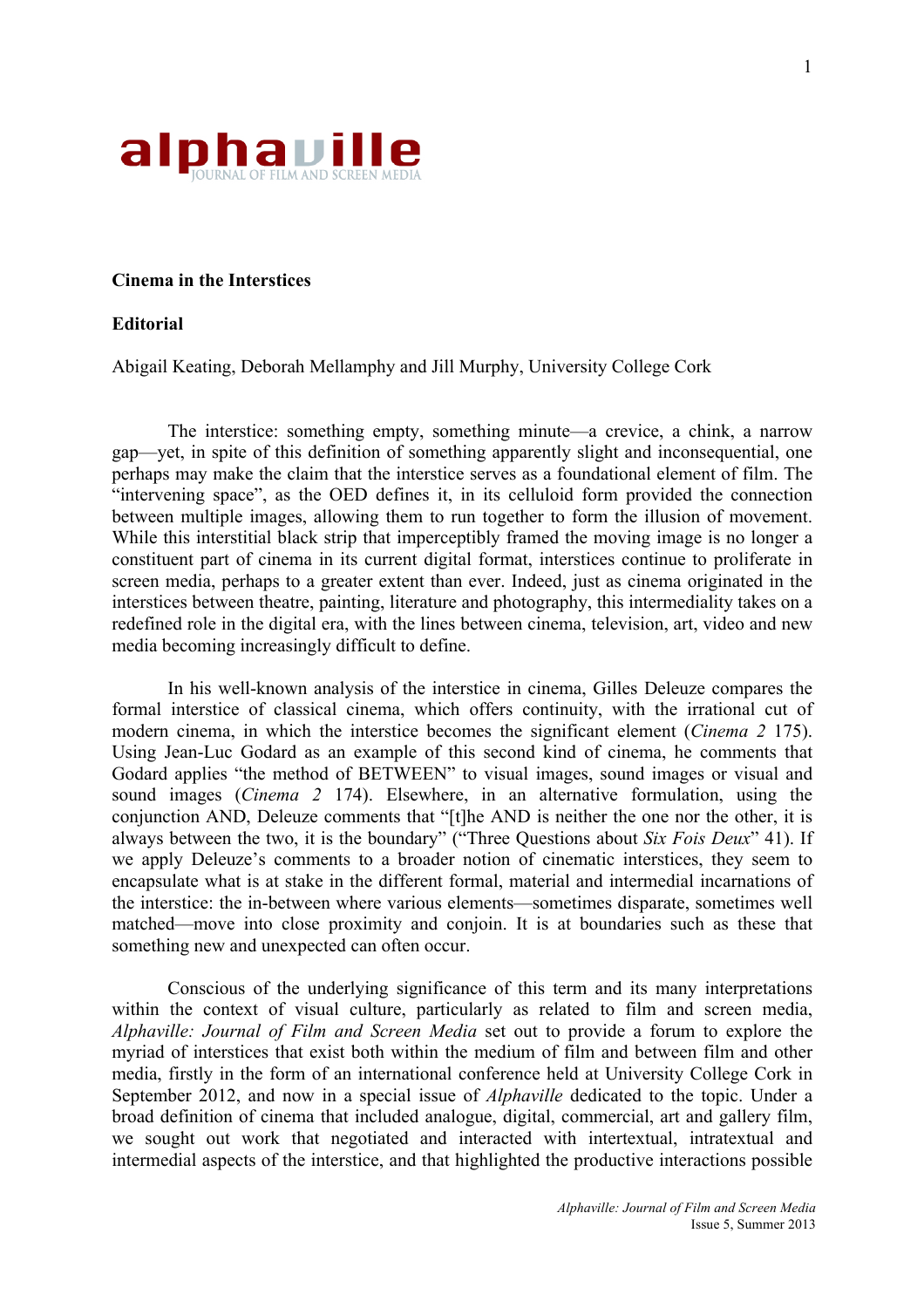within and between, for example, different forms, media, technologies, exhibition spaces, theoretical concepts, geographies or genres. In doing so, we aimed to test these areas of transition and juncture, and thus contribute to an enhanced awareness of new, fertile developments in cinema and its relationships with other art forms and new technologies, while simultaneously recalling earlier cinematic practices and developments and their continuing impact on both film and film studies. The conference produced a range of engagements with this chosen thematic criterion that included: the intrafilmic gap or *entreimage* in relation to duration, montage, foregrounding of the filmic mechanism and subjectivity; interstitial cinematic forms and spaces, such as moving-image installations in the gallery or museum; intermedial practices involving, inter alia, the interaction between film and the other arts such as theatre, sculpture, photography, opera or television; the position of the spectator within intertextual and intermedial narratives; the interstitial as representative of various national cinemas including those of Japan, Australia, Ireland and Brazil; and hybridity in form, genre, technologies and aesthetics, which included analyses of fiction/documentary; cinema/video; analogue/digital; classical/avant-garde and new hybrid print/digital forms. Comprising seven articles and the print version of an oral presentation, this special issue refines and develops many of these various themes. While all the contributions are essentially concerned with the infinitesimal gap that exists between the two elements of any conjunction—or what, for our purposes here, we have termed, like Deleuze, the interstice—they also very accurately reflect the many potentialities of this term within cinema and screen media: whether in relation to interculturalism, intermediality, the analogue and digital divide, Eastern and Western philosophical concepts, fact and fiction, spatiotemporalities, artists' cinema versus classical cinema, or science versus art.

In the opening article of the issue, "Interstices and Impurities in the Cinema: Art and Science", Angela Dalle Vacche presents a compelling analysis of Alain Resnais's *Mon oncle d'Amérique* (1980) that immediately moves beyond the notion of the interstice as an element that can be associated with cinema to focus instead on André Bazin's proposal that cinema is a medium whose ontological basis is essentially impure and interstitial. The framework that the analysis employs is situated between the artistic, the religious and the scientific specifically, the biological, and views cinema as not only being interstitial as regards the arts but also in relation to science. Resnais's film serves as an exemplary test case to probe this modified Darwinian evolutionary model that Bazin proposes for cinema. Dalle Vacche sets up a dialogue between the model and the film, thereby developing a kind of symbiotic relationship—to use a biological term appropriate to her analysis—in which each enhances the other. By viewing *Mon oncle d'Amérique* through this Bazinian lens, she figures cinema as being participant in a nonlinear, nonhierarchical discourse with the other arts, and the spectator as an animal-plant hybrid that is emotionally responsive to movement on the screen, while Resnais's film becomes a woven textile that embodies the inherent interstitiality and nonspecificity of the medium.

In her article "Between Frames: Japanese Cinema at the Digital Turn", Laura Lee brings into play many of the intermedial aspects of the interstice that originally motivated the choice of topic for this issue. Looking at a range of recent Japanese cinema, particularly work by directors Miike Takashi and Kurosawa Kiyoshi, she considers the renewed presence of the cinematic apparatus in these films that foregrounds both mediality and the materiality of the image, thereby recuperating the sense of wonder and newness originally associated with analogue cinema.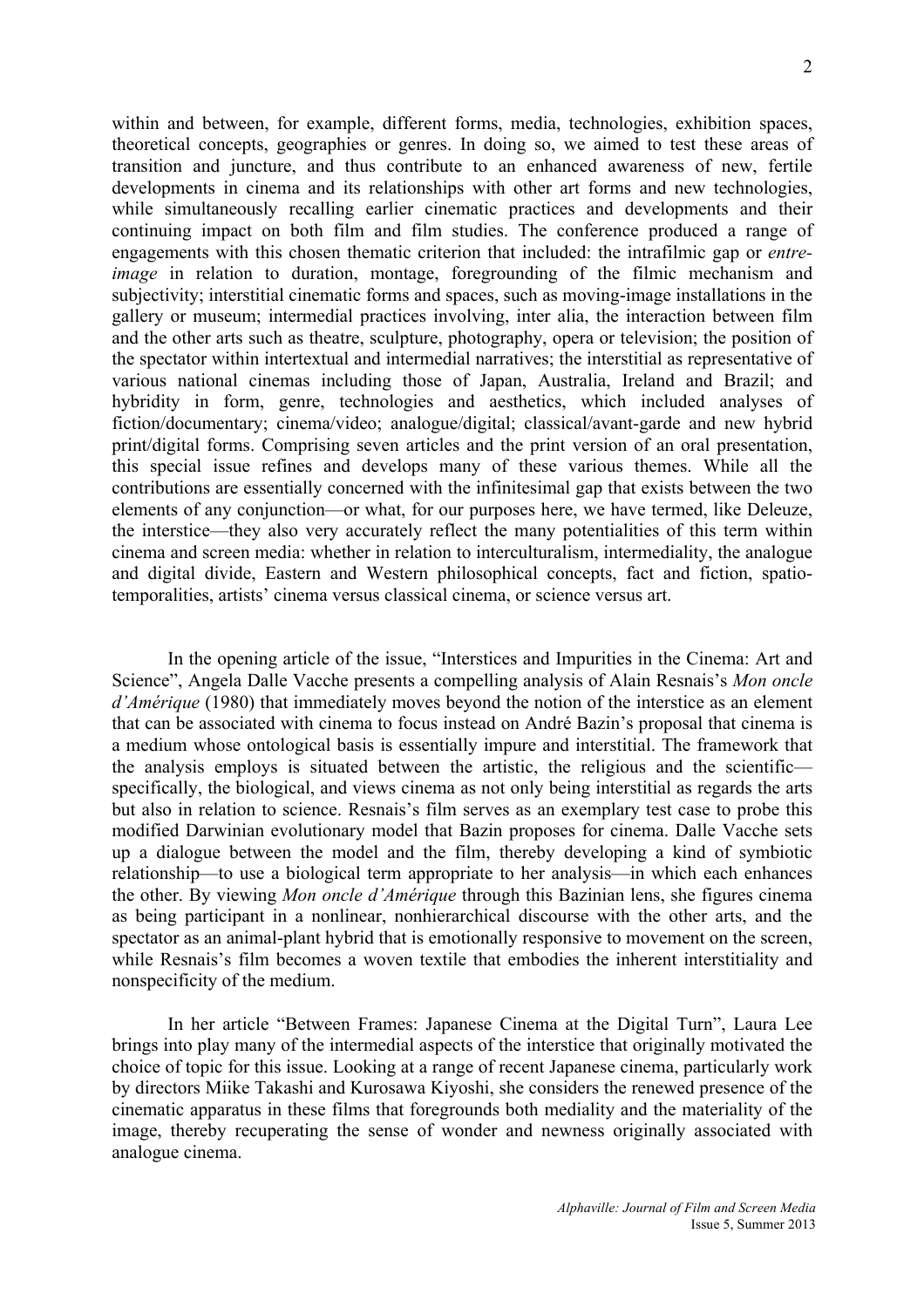Cinema within cinema is also a core thread of Patrick Tarrant's "Montage in the Portrait Film: Where Does the Hidden Time Lie?", in which he focuses on the idea of a polyvalent montage in Pedro Costa's *Where Does Your Hidden Smile Lie?* (2001), a featurelength portrait film on the working and personal relationship of French filmmakers, Jean-Marie Straub and Danièle Huillet. Questions of duration(s) within the diegesis are explored in Tarrant's argument of the screen as interstice, wherein the film's extradiegesis brings to light, through montage, new spatio-temporal possibilities and the dynamics of subjectivity.

In "Picturing a Golden Age: *September* and *Australian Rules*", Pauline Marsh examines intersubjectivity in Peter Carstairs' *September* (2007) and Paul Goldman's *Australian Rules* (2002), focussing on the integration of indigenous and nonindigenous identity in the Australian coming-of-age film, a particularly significant cinematic rendition of national reconciliation. Marsh analyses the stylistic and narrative elements of the films in question that posit an inherently challenging but positive future both for the protagonists and for the nation itself.

In "Memories of a Buried Past, Indications of a Disregarded Present: Interstices Between Past and Present in Henri-François Imbert's *No pasarán, album souvenir*", Veronika Schweigl analyses Imbert's intermedial techniques in recounting the forgotten past (via the medium of the postcard) and visual "absences" of the Spanish *Retirada*. Utilising Benjamin's notion of "the collector", she theorises a filmmaking method that stems from coincidence, but which also transcends time-periods: Imbert's "collection" is therefore perennially incomplete, as his documentation of images of the past are juxtaposed with images of the present, and thus the broader and ongoing condition of forced migration.

Roy Daly, in "*Ma*, *Mu* and the Interstice: Meditative Form in the Cinema of Jim Jarmusch", carries out a close analysis of three films by the director in an attempt to determine the relevance in his work of *ma* and *mu*, two interlinking Japanese concepts that refer to a spatio-temporal interval and a void that can define form, respectively. In doing so, he identifies various spatio-temporal interstices in the films analysed that both characterise Jarmusch's work and support Daly's assertion that the director's approach is influenced by Eastern philosophy and aesthetics.

"The Tales of New Orleans after Katrina: The Interstices of Fact and Fiction in *Treme*" by Delphine Letort focuses on Seasons 1 and 2 of the HBO drama series *Treme*  (2010, 2011), based around life after Hurricane Katrina in New Orleans, and examines the blurring of the boundaries both between fact and fiction and various genres, such as docudrama, melodrama and crime fiction. While ably proving her contention that *Treme*'s tendency to focus on the cultural aspects of New Orleans detracts from a sustained engagement with the political relevance of Katrina and the post-Katrina life of New Orleanians, Letort's article also points to another interstice worthy of consideration, which is the ever narrowing gap between the production values and casting of film and television with the advent of new drama produced by companies such as HBO and Sky Atlantic.

Finally, the issue concludes with a text that is a departure from *Alphaville*'s normal format: "'Cinema Alone', Multiple 'Cinemas'", a substantive contribution by Raymond Bellour, is a written version of a 2002 lecture given by the author as part of a series of lectures organised by Jacques Aumont at the Cinemathèque française between 2001 and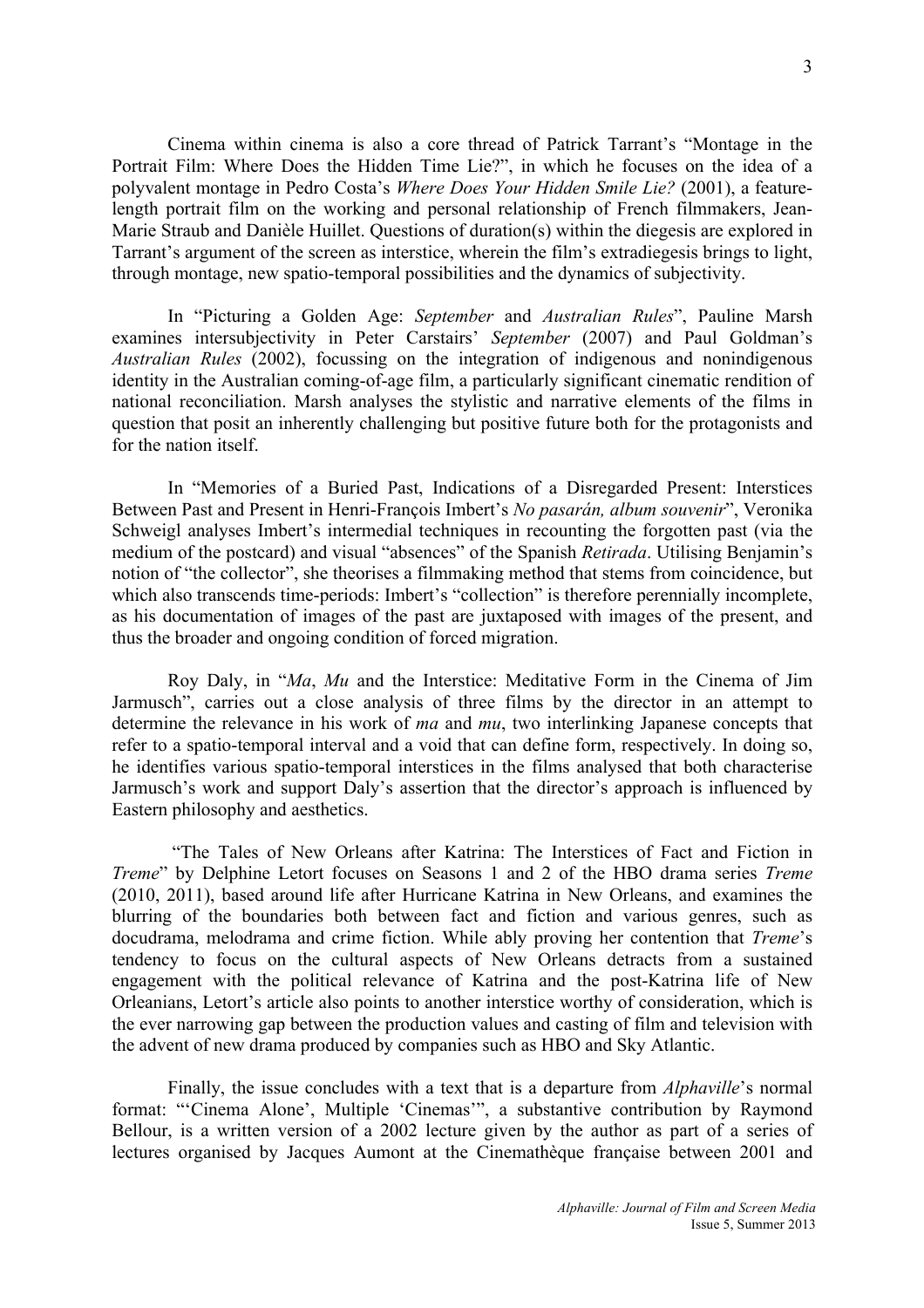2002, the aim of which was to investigate the relationship between cinema and the arts. Presented here for the first time in English, the text deals specifically with the shift from a singular form of cinema, which Bellour deems to be almost extinct, to a plurality of forms and, moreover, *dispositifs*. It focuses particularly on how installation art has turned towards various incarnations of the cinematic at the turn of the millennium, encapsulating, and intellectually engaging with, the transition from the era when cinema maintained an unassailable position as *the* medium of the moving image to a more contemporary era when it has become only one of several moving image media. This approach speaks directly to Deleuze's notion of the conjunction, at the heart of which lies the boundary or interstice, as the title of the text evokes through its implied shift from singular to plural. Bellour provides an invaluable account of how such an irrevocable change has taken place, not only through his comparison of classical cinema by Jean Renoir, Jacques Tourneur and Otto Preminger with film-based installations by artists such as Zoe Beloff, Pipilotti Rist, Tony Oursler and Bill Viola, but also—recalling Laura Lee's assertion in her article—in relation to how certain elements of contemporary cinema, using Chris Marker's film *Level Five* (1997) as an example, display a cinephilic tendency to look back to a time of "cinema alone", Serge Daney's phrase that becomes a leitmotif in the text.

In its various parts, considering as it does the interstice as a framework for the nonspecificity of film, as a method for the rehabilitation of the analogue image within digital film, as a device to interpret the change that has taken place between classical film and artist's cinema, as representative of interculturalism in national cinema, as blurring the lines between fact and fiction, as a mode of transition between Asian concepts of the void and independent American film and as a form of both temporal and spatial elision, we feel satisfied that this special issue presents a vivid and compelling account of why the interstice is as pertinent to—and representative of—cinema today in its multiple and complex incarnations as it was in the infancy of the medium.

## **Works Cited**

- Deleuze, G. *Cinema 2: The Time Image*. Trans. H. Tomlinson and R. Galtea. London: Continuum, 1989. Print.
- ---. "Three questions about *Six Fois Deux*". *Jean-Luc Godard: Son + Image 1974–1991*. Ed. R. Bellour and M. L. Bandy. New York: The Museum of Modern Art, 1992. 35–41.Print.

## **Suggested Citation**

Keating, Abigail, Deborah Mellamphy, and Jill Murphy. "Cinema in the Interstices: Editorial". *Alphaville: Journal of Film and Screen Media* 5 (Summer 2013). ISSN: 2009- 4078.